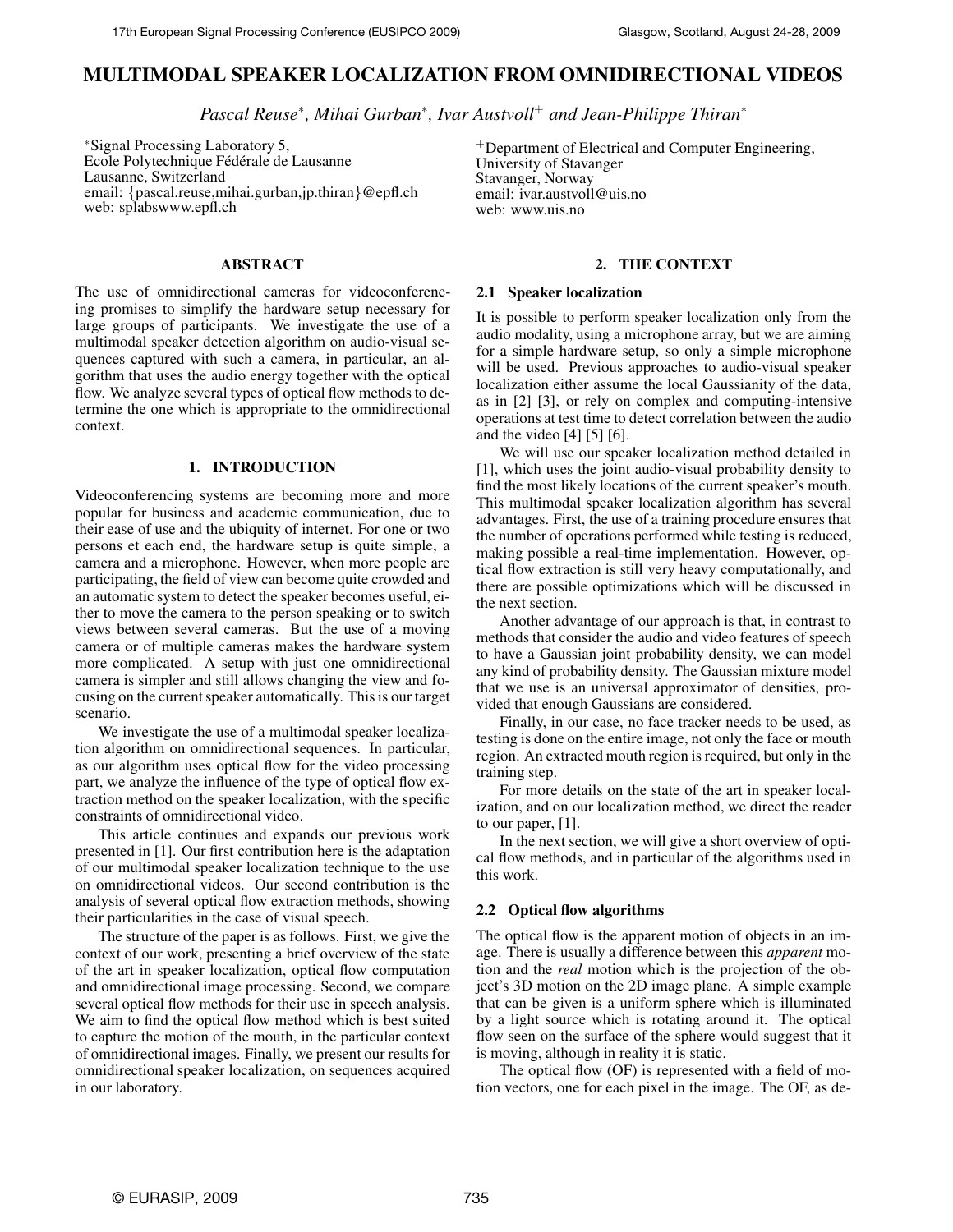fined by the Brightness Constraint Equation, is an ill-posed problem. A simple model of the imaging system is a pinhole camera. If we assume that the illumination is given by a point source at infinity and a single moving object is considered, and that the reflectance of the object is Lambertian and that there is no photometric distortion, then the difference between the real velocity in the image plane and the OF can be shown to be [7]  $|\Delta v| = \rho |I^T \omega \times n| / ||\nabla E||$ , where  $\rho$ is the surface *albedo*, **I** is the illumination,  $\omega$  is the angular velocity, n is the surface normal and ∇*E* is the spatial gradient of the image gray level. This shows that usually  $|\Delta v| \neq 0$ . We can summarize the result as follows. The error is small (or zero) when

- the spatial gradient,  $\|\nabla E\|$ , is large, or
- the 3D velocity is a translation (in any direction), i.e.  $\omega =$ 0, or
- the direction of illumination, n, is parallel to the angular velocity, i.e.  $\omega \times n = 0$ .

In addition we give the following remark. The resulting OF depend on the direction of the 3D translation. In the case of a translation towards or away from the camera we get a diverging flow field (expanding or contracting respectively). If the translation is parallel to the image sensor the flow is also parallel with a vector length decreasing with increasing distance to the camera.

In this application, with sufficient lighting, rotations can be ignored and only a translational velocity field parallel to the viewing direction is assumed. The distance to the speakers are more or less constant such that the OF vectors is a sufficient good description of motion of facial features.

There are several categories of algorithms which can be used for the computation of the optical flow [8]:

- Differential methods which use spatiotemporal derivatives of image intensities.
- Correlation-based methods which use matching of regions in the image.
- Spatio-temporal directional filtering which use orientation sensitive filters.

We included several methods in our evaluation, aiming to find one that is well-suited to our problem. The Horn and Schunck [9] method is a differential method, which imposes a velocity smoothness constraint in order to find the optical flow vectors. The Lukas and Kanade [10] method solves the optical flow constraint equations for groups of adjacent pixels, assuming they move with more or less the same velocity. The differential methods work well for small velocity vectors. In the case of large velocities a multiresolution approach can be used.

We also tested a block matching method [11], which may be more appropriate than differentiation in the case of poor signal to noise ratios and low framerates, since for low framerates the velocity vectors are usually large. Typically, matching amounts to maximizing a similarity measure [8].

We will not go into more details for the methods mentioned previously, however we will briefly present the estimation of optical flow with directional filters [12] since we think it could be a better fit with omnidirectional images.

The method consists in the application of filters at different scales of the image, as shown in fig. 1. The local image model used by this method is the modulated complex exponential. Input images (in the video sequence) are first given



Figure 1: An overview of the directional filters algorithm, taken from [12].

to a 2D low-pass spatial filtering (*Hsc*) that bounds the maximal spatial frequency to prevent aliasing in the next steps. Then, images are filtered using directional filters  $(D_0 ... D_k)$ , described in detail in [13]. These filters are one-sided (complex) bandpass filters that correspond to bandpass-filtering followed by a Hilbert transform. For each direction a 2D complex signal is extracted with spatial coordinate, *s* in the given direction and time coordinate, *t*. This signal is locally modeled as  $f(s,t) = \exp[j\phi(s,t)]$ . The component velocity in this direction is found by estimation of the angle of the local structure. In [13] the phase signal is used and the direction computed by a set of quadrature filters. In [12] the gradient (equivalent to the instantaneous frequency) is estimated by an AM-FM demodulation scheme [14] and the structure tensor computed by the outer product. The component velocity is found by *tan* to the angle of the eigenvector belonging to the smallest eigenvalue. The full OF vector is estimated by combining a set of at least two component velocities in different directions (for more than two a least square solution is used). A range of spatial frequencies can be covered by using several levels. Lower spatial frequencies make it possible to estimate larger velocity vectors. At level 2 the speed range is from zero to approximately 5 pixels.

In this application only one direction is needed and only one scale level is sufficient. This reduces the computational complexity considerably. For the speakers in a distance of one meter from the camera the velocity is most of the time in the range of less than 5 pixels such that we can use level 2 and a down sampling by 2.

The low-pass spatial filter is also necessary for the other methods in order to remove noise.

#### **2.3 Omnidirectional images**

Conventional imaging systems have a limited field of view, which can be expanded either through the use of multiple cameras, or through the addition of a moving mount. Since these are expensive, an alternative is to use mirrors together with the lenses to expand the field of view. A catadioptric sensor uses a combination of a curved mirror and a lens to form a projection on a camera's sensor. The types of mirrors used can be spherical, hyperbolical and parabolical [15].

Omnidirectional images are taken with a catadioptric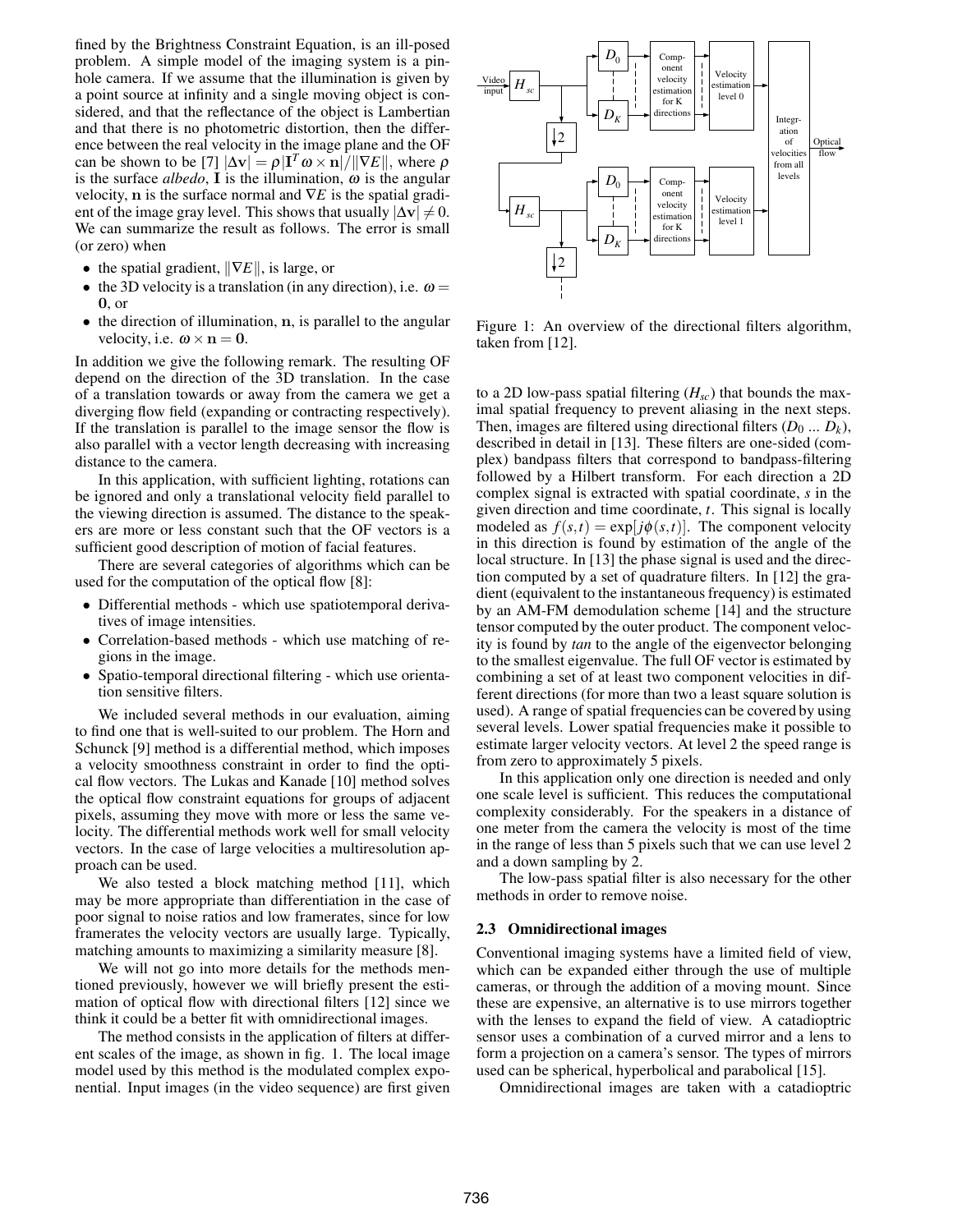

Figure 2: An example of an omnidirectional image taken with our camera.

setup with a 360◦ field of view. This is the setup that we will use in our experiments. Our aim is to simplify the hardware configuration used for videoconferencing, allowing larger number of participants with a single visual camera.

The geometrical properties of the omnidirectional image, which is obviously distorted, are well-studied. It is possible to reconstruct the whole visual information on a sphere, around a perfect point-like observer standing at the focus of the mirror [15]. However, this transformation is expensive and not necessary in our application's context. We aim to find the movement in the image which corresponds to an active speaker, and for this only the vertical motion is required [1]. This vertical motion becomes radial in omnidirectional image, so in the end what is required is an optical flow extraction method which can determine efficiently the motion vectors distributed radially around the center of the image.

In this case, the directional filters method seems ideally suited for this task. Indeed, instead of computing the optical flow in all directions throughout the image, only filters adjusted to the particular radial direction required could be used, greatly reducing the processing time. However, our findings show that the frame rate attained for the spherical images is insufficient to obtain good results with this optical flow method. The next section shows a comparison between the different optical flow algorithms on two types of sequences, planar and omnidirectional.

## **3. OPTICAL FLOW EVALUATION FOR SPEECH**

First, we want to evaluate the performance of the directional optical flow method for planar sequences, taken from the CUAVE database [16]. The result is shown in fig. 3. The sequences are at 60 deinterlaced frames per second (fps), and the resolution is 720x480. As can be seen, in these conditions the directional filters method performs better than Horn and Schunck [9], as the motion is smoother. The optical flow is computed around the speaker's mouth. The third part of the figure shows the space-time slice on this region.

For omnidirectional images, the conditions are different, as the high-resolution camera is unable to provide us an equally high fps. The resolution of the images is 1600x1000, but the fps is only 15. Fig. 4 shows the comparison between the Horn and Schunck [9] method, Lukas and Kanade [10] and block matching, together with the space-time slice



Figure 3: Optical flow comparison at 60 fps. Here the directional filters method is compared to Horn and Schunck.

![](_page_2_Figure_10.jpeg)

Figure 4: Optical flow comparison at 15 fps.

derived from the directional filters. Unfortunately, the directional filters method is unable to provide us with accurate optical flow vectors at such a low temporal resolution. This may be caused by the fact that this method uses a time window of several frames to compute the motion in the image, making it difficult at this frame rate to accurately follow the motion of the mouth.

In conclusion, the directional filters method, although promising, could not be used for speaker detection in omnidirectional images. It is clear that with a camera able to provide a higher fps this method would work better, but using it with our particular hardware we were unable to obtain good results. From the other methods tested, the Horn and Schunck [9] method was the most accurate on our data, and it was chosen for our following experiments.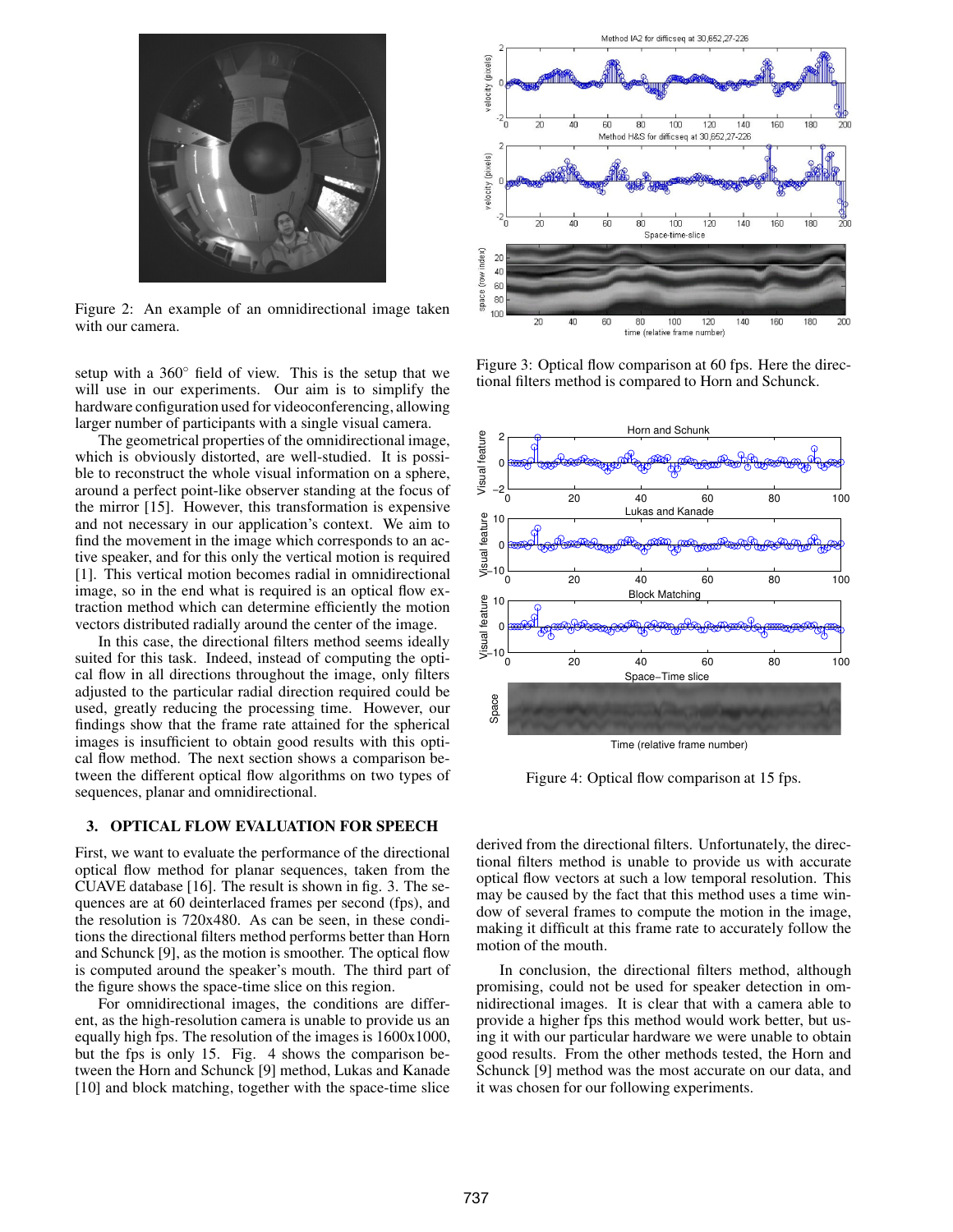![](_page_3_Picture_0.jpeg)

Figure 5: The cropped field of view in our experiments.

![](_page_3_Picture_2.jpeg)

Figure 6: A test frame with superposed likelihoods and a circle of radius 150 around the ground truth location.

# **4. TRACKING FROM OMNIDIRECTIONAL VIDEOS**

We used a high-resolution (3264x2448) camera, but, unfortunately, at this resolution the frame rate was only 3 fps, unusable for analyzing speech. By cropping the image and limiting the field of view to around  $130^\circ$ , as shown in fig. 5, we were able to increase the rate to 15 fps. As shown above, this was enough to estimate optical flow with the H&S method, but not with directional filters. Our findings on the cropped images are also valid on the full 360◦ field of view, the only limitation here being the hardware.

In our speaker tracking experiments, we used the method detailed in [1], which consists in building a joint audio-visual probability density function (pdf) using Gaussian mixture models, and then using this model to determine the likelihood of finding the speaker's mouth at each position in the test image. The features used are the audio energy and the vertical difference of optical flow vectors, as detailed in the paper.

Since an omnidirectional audio-visual database suited for speaker tracking does not exist, we recorded our own sequences, both for training and for testing. In total, 6 test sequences were recorded, with 3 speakers taking turns saying digits. The length of each sequence was between 1 and 1.5 minutes. The layout is shown in fig. 5. We decided to do all the processing in the plane domain, although computing optical flow directly on the sphere might have been more precise. Our choice is motivated by the fact that the system needs to be fast, and distortions at the level of the speakers' faces were not significant.

For the moment, the optical flow is computed along the vertical and the horizontal in the image plane, and then it is projected along radial dimensions around the center of the field of view, which is at the top of the image. From these motion vectors spatial differences are computed on a radial grid, giving us the visual features.

Our 6 test sequences were recorded with different assumptions on the motion of the speakers:

- Sequences 1 and 2: static speakers, the persons only move their mouths.
- Sequences 3 and 4: natural relaxed stance, heads and bodies move according to what is being said.
- Sequences 5 and 6: realistic motion, including irrelevant movements like chin scratching, even when the person is not speaking.

Aside from the speaker tracking algorithm, we also implemented a very simple silence detector, based on the energy of the audio, to set aside the segments in which nobody was speaking. To obtain quantitative results, we also established a frame-level ground truth, in which the position of the current speaker's mouth was located manually.

The location found by our algorithm was compared to the ground truth position for each frame in the sequence. If the detected position was inside a circle of radius *r* around the ground truth, we considered the frame a successful match. We used three values for the circle radius,  $r = 70$ ,  $r = 100$  and  $r = 150$ . Fig. 6 shows a test image together with superposed likelihood values, showing the probability of the speaker's mouth being at that location. The ground truth position is also shown, together with a circle of 150 pixels around it. As can be seen from the figure, even a circle of  $r = 150$  is enough for a good localization of the current speaker. As typically the head might move in the same rhythm as the speech, sometimes the chin or the front of the speaker are wrongly identified as the mouth, although the algorithm is correctly identifying the speaker.

Fig. 7 shows our results for the 6 sequences, from the simplest to the most difficult. Numerical results are presented in table 1. As can be seen, for the simplest case, when the speakers are still and only the mouth is moving, results are close to 100%. The mouth is correctly located even with a small radius circle around the ground truth. As the sequences become more and more difficult, the accuracy decreases, reaching 40% for the last sequence, with  $r = 70$ . However, if the radius of the circle is increased, the accuracy increases to 72%, which shows, as mentioned before, that although the mouth itself might not be correctly localized, the speaker is, because his head is moving in synchrony with the speech. This effect can account for the difference between results with  $r = 70$  and  $r = 150$ .

The effect of the silence detection step is not very pronounced in these sequences, since there are very few segments in which all the speakers are silent. The improvement brought by the silence detector is around 2% for all sequences.

Many of the errors found are in fact caused by the incorrect estimation of the optical flow. There are instances where although the mouth is moving, the motion vectors on